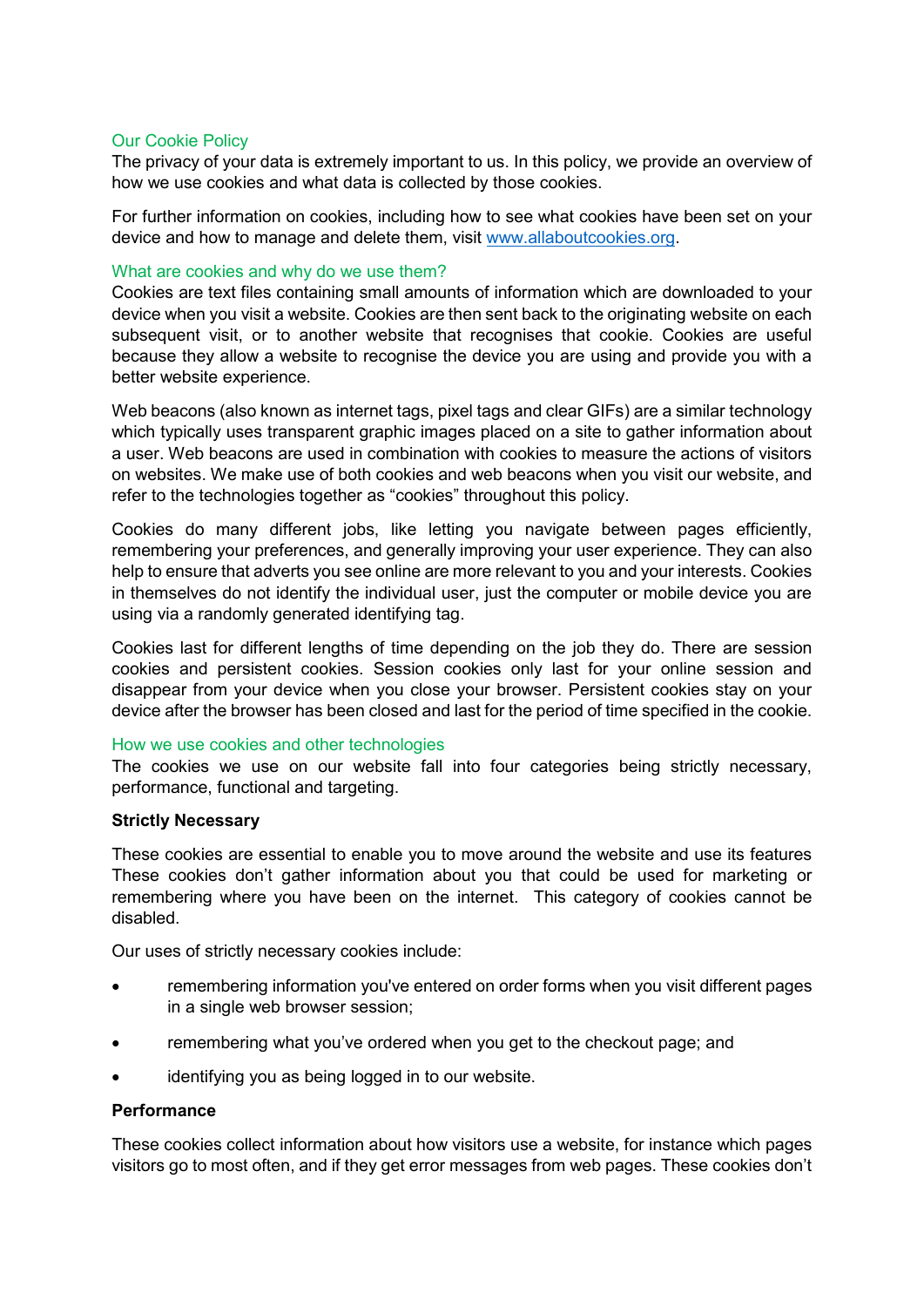collect information that identifies a visitor. All information these cookies collect is aggregated and therefore anonymous. The information is only used to improve how a website works. These cookies are essential to us being able to operate and maintain our website.

Some performance cookies are managed for us by third parties, but we don't allow the third party to use the cookies for any purpose other than those listed below.

We use performance cookies to:

- provide statistics on how our website is used;
- see how effective our adverts are:
- help us improve the website by measuring any errors that occur; and
- test variations of design to improve customer experience and site performance.

### **Functional**

These cookies remember choices you make on our website to improve your experience.

These cookies allow us to remember choices you make and provide enhanced, more personal features.

You can decide whether or not these cookies are used but preventing them may mean we can't offer you some services.

### **Targeting / Advertising**

Our website features tracking technology installed by us and operated by trusted third-party advertising services to place cookies on your device. These third-party advertising services include Facebook, Google Ads, and Google Analytics. These cookies allow us to better understand your browsing on our website and deliver content and advertising that is better targeted, and more relevant to you, your needs and your interests. Sometimes these include remarketing cookies, which mean that we can continue to show ads to you on other websites that form part of on the Google Content Network and within Facebook. As always, we respect your privacy and are not collecting any identifiable information through the use of Google's or any other third-party remarketing system. You can decide whether or not these cookies are used.

#### How to manage or opt out of Cookies

We use the categories of cookies defined above to maintain our website's effectiveness, ease of use, and to provide you with a seamless experience. As such we have not provided an opportunity for these to be disabled independently however you can change your browser settings to affect cookie behaviour as described below. By using our website after accepting the cookies notice (which pops up when you first visit our site), or by browsing our website after you have been presented with this notice, you agree to us placing cookies on your device in accordance with the terms of this policy.

The majority of web browsers accept cookies, but you can usually change the web browser's settings to refuse new cookies, disable existing ones or simply let you know when new ones are sent to your device. If you do not wish cookies to be placed on your device when using our website, please disable them following the below instructions.

In order to disable cookies, follow the instructions provided by your browser (usually located within the "Help", "Tools" or "Edit" facility). Alternatively, you can visit [www.aboutcookies.org](http://www.aboutcookies.org/) for further information on how to change cookie settings across various browsers (e.g. Mozilla